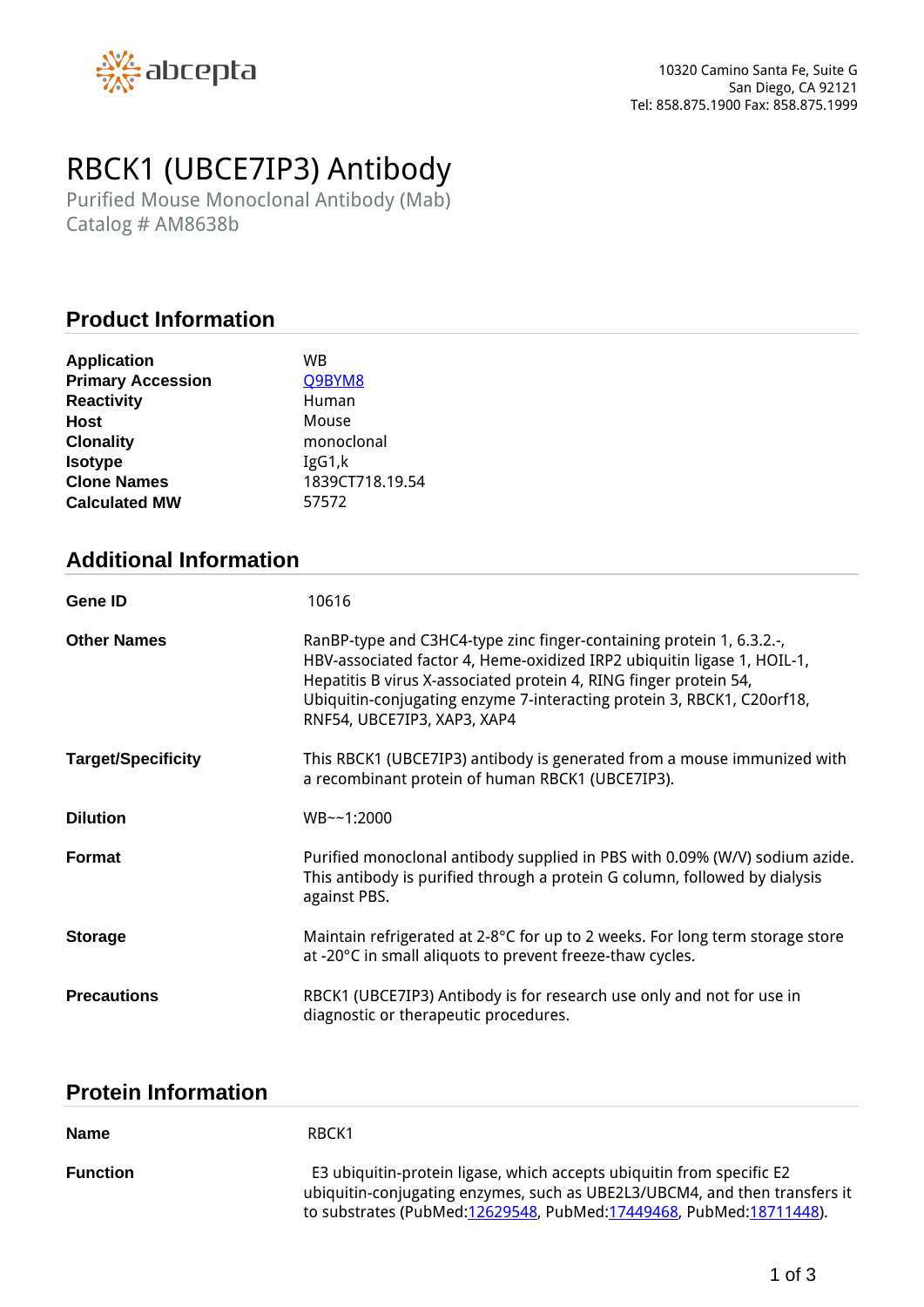*Functions as an E3 ligase for oxidized IREB2 and both heme and oxygen are necessary for IREB2 ubiquitination (PubMed:[12629548\)](http://www.uniprot.org/citations/12629548). Promotes ubiquitination of TAB2 and IRF3 and their degradation by the proteasome (PubMed[:17449468](http://www.uniprot.org/citations/17449468), PubMed[:18711448](http://www.uniprot.org/citations/18711448)). Component of the LUBAC complex which conjugates linear ('Met-1'-linked) polyubiquitin chains to substrates and plays a key role in NF-kappa-B activation and regulation of inflammation (PubMed[:17006537](http://www.uniprot.org/citations/17006537), PubMed[:21455173](http://www.uniprot.org/citations/21455173), PubMed[:21455180,](http://www.uniprot.org/citations/21455180) PubMed[:21455181](http://www.uniprot.org/citations/21455181), PubMed[:19136968\)](http://www.uniprot.org/citations/19136968). LUBAC conjugates linear polyubiquitin to IKBKG and RIPK1 and is involved in activation of the canonical NF-kappa-B and the JNK signaling pathways (PubMed[:17006537](http://www.uniprot.org/citations/17006537), PubMed[:21455173](http://www.uniprot.org/citations/21455173), PubMed[:21455180,](http://www.uniprot.org/citations/21455180) PubMed:[21455181,](http://www.uniprot.org/citations/21455181) PubMed[:19136968](http://www.uniprot.org/citations/19136968)). Linear ubiquitination mediated by the LUBAC complex interferes with TNF-induced cell death and thereby prevents inflammation (PubMed[:17006537](http://www.uniprot.org/citations/17006537), PubMed[:21455173](http://www.uniprot.org/citations/21455173), PubMed[:21455180,](http://www.uniprot.org/citations/21455180) PubMed[:21455181](http://www.uniprot.org/citations/21455181)). LUBAC is recruited to the TNF-R1 signaling complex (TNF-RSC) following polyubiquitination of TNF-RSC components by BIRC2 and/or BIRC3 and to conjugate linear polyubiquitin to IKBKG and possibly other components contributing to the stability of the complex (PubMed[:17006537](http://www.uniprot.org/citations/17006537), PubMed[:21455173](http://www.uniprot.org/citations/21455173), PubMed[:21455180,](http://www.uniprot.org/citations/21455180) PubMed[:21455181](http://www.uniprot.org/citations/21455181), PubMed[:19136968\)](http://www.uniprot.org/citations/19136968). The LUBAC complex is also involved in innate immunity by conjugating linear polyubiquitin chains at the surface of bacteria invading the cytosol to form the ubiquitin coat surrounding bacteria (PubMed[:28481331\)](http://www.uniprot.org/citations/28481331). LUBAC is not able to initiate formation of the bacterial ubiquitin coat, and can only promote formation of linear polyubiquitins on pre-existing ubiquitin (PubMed[:28481331\)](http://www.uniprot.org/citations/28481331). The bacterial ubiquitin coat acts as an 'eat-me' signal for xenophagy and promotes NF-kappa-B activation (PubMed[:28481331\)](http://www.uniprot.org/citations/28481331). Together with OTULIN, the LUBAC complex regulates the canonical Wnt signaling during angiogenesis (PubMed[:23708998](http://www.uniprot.org/citations/23708998)). Binds polyubiquitin of different linkage types (PubMed[:20005846](http://www.uniprot.org/citations/20005846), PubMed[:21455181](http://www.uniprot.org/citations/21455181)).*

## **Background**

 *E3 ubiquitin-protein ligase, which accepts ubiquitin from specific E2 ubiquitin-conjugating enzymes, such as UBE2L3/UBCM4, and then transfers it to substrates. Functions as an E3 ligase for oxidized IREB2 and both heme and oxygen are necessary for IREB2 ubiquitination. Promotes ubiquitination of TAB2 and IRF3 and their degradation by the proteasome. Component of the LUBAC complex which conjugates linear ('Met-1'-linked) polyubiquitin chains to substrates and plays a key role in NF- kappa-B activation and regulation of inflammation. LUBAC conjugates linear polyubiquitin to IKBKG and RIPK1 and is involved in activation of the canonical NF-kappa-B and the JNK signaling pathways. Linear ubiquitination mediated by the LUBAC complex interferes with TNF-induced cell death and thereby prevents inflammation. LUBAC is proposed to be recruited to the TNF-R1 signaling complex (TNF-RSC) following polyubiquitination of TNF-RSC components by BIRC2 and/or BIRC3 and to conjugate linear polyubiquitin to IKBKG and possibly other components contributing to the stability of the complex. Together with FAM105B/otulin, the LUBAC complex regulates the canonical Wnt signaling during angiogenesis. Binds polyubiquitin of different linkage types.* 

## **References**

*Cong Y.-S.,et al.J. Biol. Chem. 272:16482-16489(1997). Yamanaka K.,et al.Nat. Cell Biol. 5:336-340(2003). Deloukas P.,et al.Nature 414:865-871(2001). Hillman R.T.,et al.Genome Biol. 5:R8.1-R8.16(2004). Zhang Y.,et al.Mol. Cell. Proteomics 4:1240-1250(2005).*

### **Images**